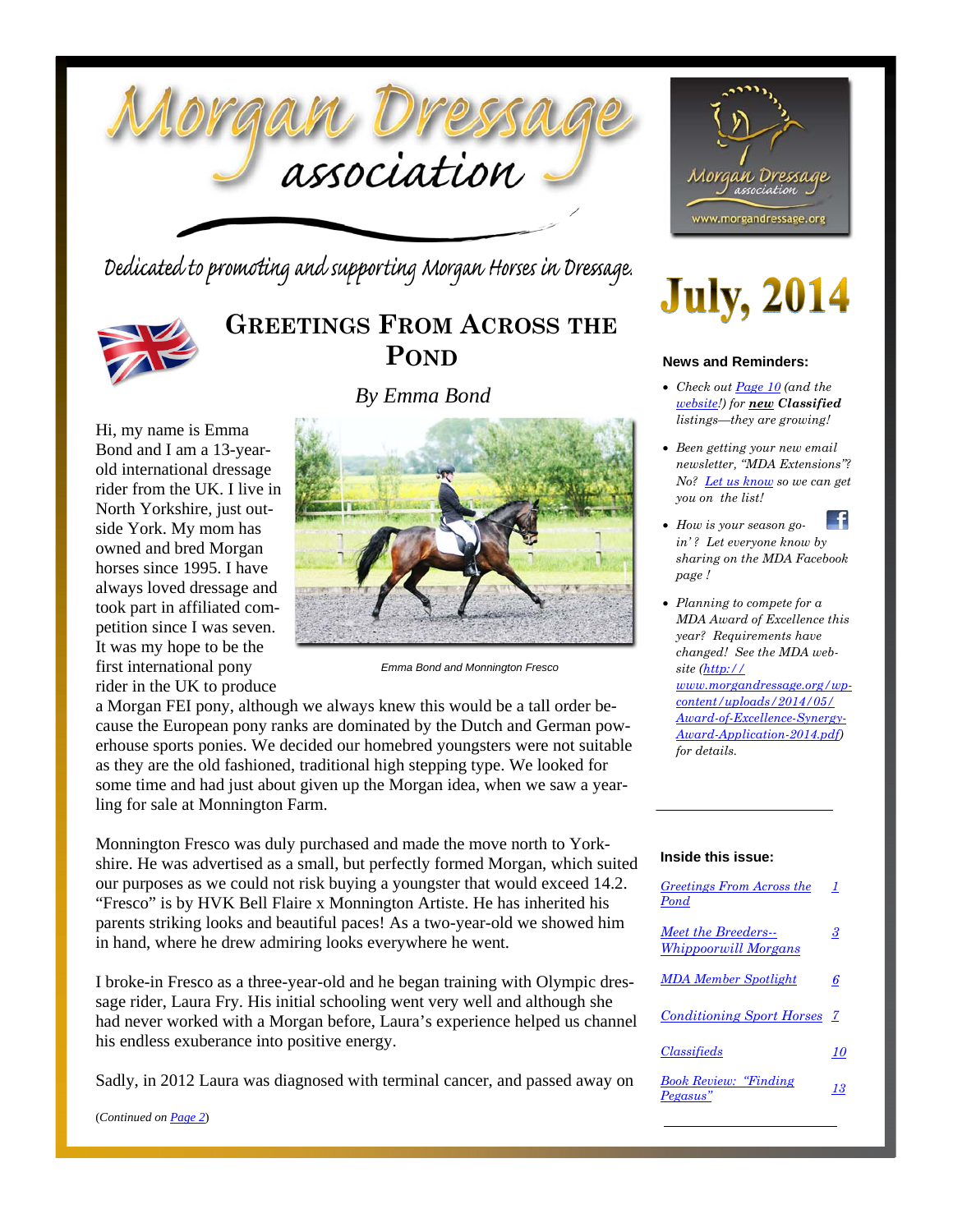#### *Meet the Breeders*

### **A Lifetime of Morgan Dedication: Mary Jean Vasiloff and the Whippoorwill Program**

*By Tonya Watkins Bruno* 



In 1945, Mary Jean (then McCulloch) started her Whippoorwill breeding program. As she says about her goals then, and throughout her almost 70 years breeding the unique and special Whippoorwill Morgan, "I wanted to breed horses that can do whatever activity I wanted them to do and to do it well enough to win."

Since Mary Jean "had almost no money" she chose to buy very old mares of the bloodlines that she wanted. Mary Jean bred her first Morgans when she was fifteen and as "her family had NO interest in her 'hobby' " she relied on the generosity of others to help her along.

In talking about how she was able to start her breeding program at such a young age, and with so few resources she is quick to thank the knowledgeable

breeders who helped her. "I was so fortunate to meet Mabel Owen in particular, but also Anna Ela, Margaret Gardiner and SO many other generous breeders who were often outspoken and very rigid about what they believed."

Mary Jean credits so much of her program to her wonderful mares and her one-in-a-million Squire Burger son, Whippoorwill Duke (Squire Burger x Diana Mansfield). Later in her program, she went looking for a Morgan who had the look of the beautiful stallion, Winterset (Captain Jack x Judea). "I started looking for Winterset blood and found Blackwood Correll (Red Correll x Lady Rockwood). He proved to be the right 'son-in-law' for Whippoorwill Duke and mate for his daughters and granddaughters."

As Blackwood Correll was very old when she bought him and in terrible condition, she said she was "showered with





*Two of the major sires in the Whippoorwill program: Whippoorwill Duke (top) and Blackwood Correll (bottom)* 

criticism" for introducing him to her breeding program. As the foals would show, her instinct was a good one. "Blackwood Correll sired deep bodies, type, size, intelligence, stamina and soundness plus a great temperament." When describing the foals by Blackwood Correll: "I got from Blackwood Correll the same kind of athletic, trainable and pleasant horses I had when I was raising foals by Whippoorwill Duke himself."

If asked about conformation and soundness Mary Jean replies that, "The true Morgan build is strong from front to back with both width and depth. The conformation has to include a LONG laid back shoulder, short cannon bones and a big, round body." Mary Jean has definite opinions on the movement of the Morgan, what some people refer to as the back to front wheelbarrow mo-

tion of the Morgan Horse. "The Morgan moves on welloiled springs, powered by innate energy. The action should be round and smooth with big, lifting shoulders and thrusting hind quarters."

Conformation and soundness are key to the longevity of many Whippoorwill Morgans and something that Mary Jean always made a hallmark of her program. In addition to their physical ability, what makes the Whippoorwill Morgan special is their temperament and personality. "No matter how well a horse is put together if he doesn't have the *mind* (intelligence, willingness and spirit) to do the job he may just be ornamental."

In speaking to some well-respected professionals who have taken Whippoorwill Morgans to the competitive

*Continued on Page 4*)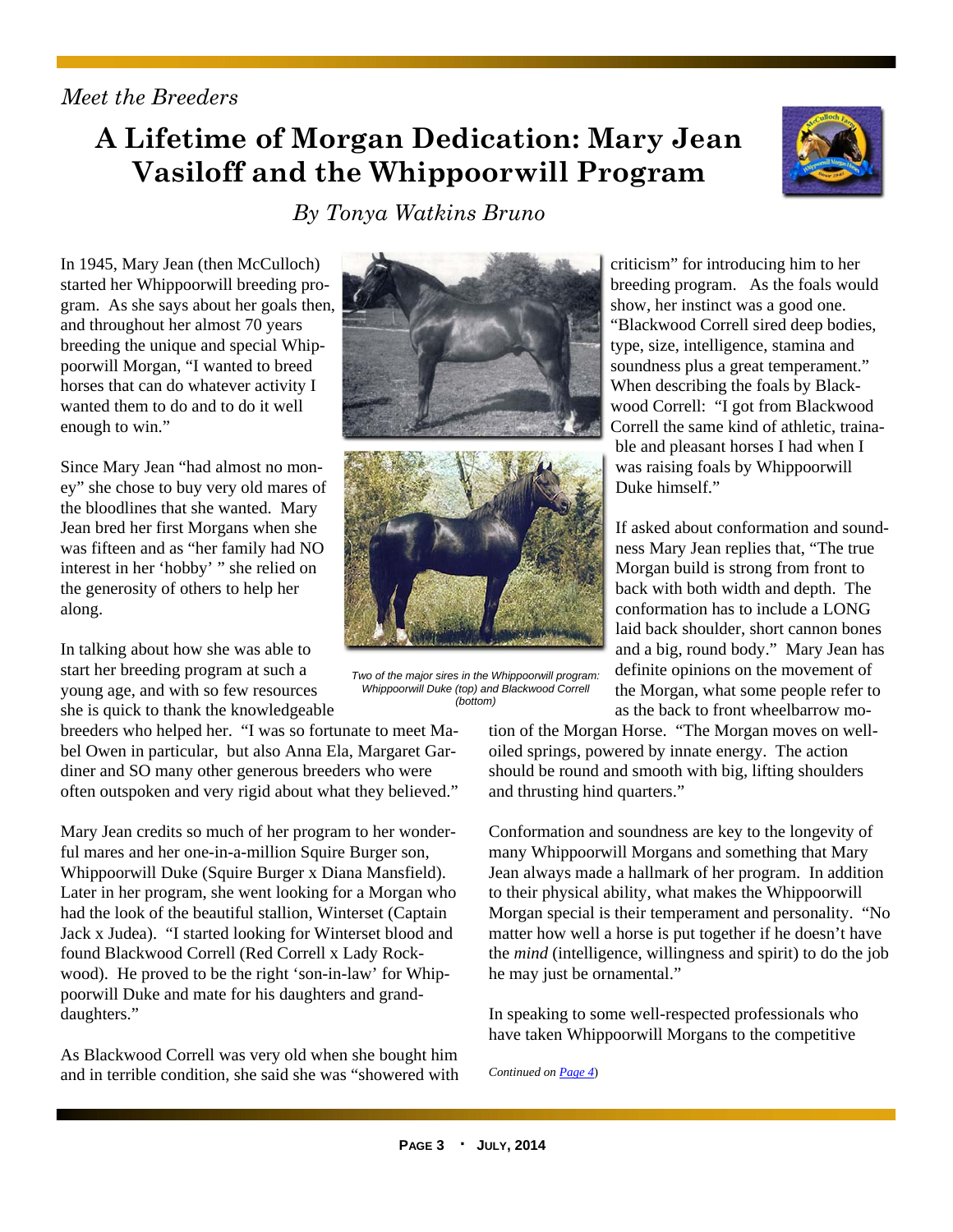# **Spotlight on the Members**

*Many of our members have farms and services they would like to promote and share. Please take the time to visit their websites and Facebook pages!* 



**PAGE 6 · JULY, 2014**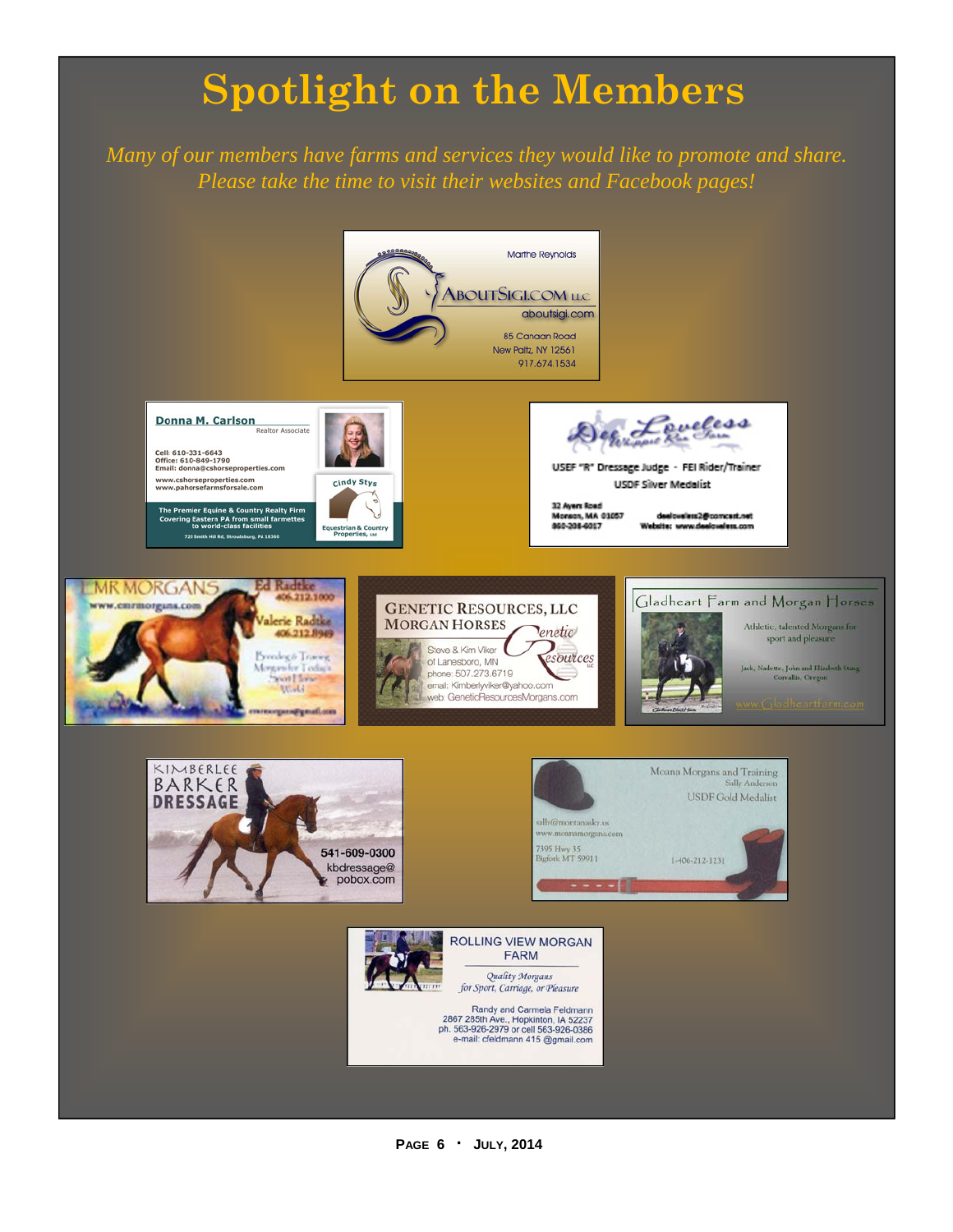### **Conditioning Sport Horses—Part II Strength and Suppling**

*By Hilary M. Clayton, BVMS, PhD, Dipl. ACVSMR, MRCVS* 

#### *Strength Training*

Strength training improves the strength, power or endurance of the muscles. It is often neglected in preparing the equine athlete and, although some horses succeed in spite of not strength training, it is probable that many fail to reach the pinnacle of success through lack of strength. Improvements in muscular strength, not only enhance performance, but also reduce injuries by stabilizing the joints more effectively. The importance of joint stability should not be underestimated; in human athletes it has been suggested that more than half of the injuries in sports could be prevented by appropriate strength training. However, irrelevant muscle mass acts as a handicap when a high ratio of strength to body mass is required (jumping) and when extra energy must be expended to transport excess body weight over a distance (endurance racing, eventing). Therefore, strength training, like cardiovascular conditioning, should be sport specific.

Strength is the force produced in a single maximal effort; power is the rate of force generation; and endurance is the ability to perform repeated submaximal contractions before local muscular fatigue occurs. It is important to determine whether the primary requirement in a sport is for muscular power or muscular endurance, and to base the strength training program on



exercises that simulate the range and speed of joint motion and the neuromuscular activation patterns used in competition.

Muscular power is the prime requirement in sports that call for explosive bursts of activity, as in taking off over a jump or accelerating rapidly from a standing start. For these activities, high intensity strength training is used, with a relatively small number of repetitions of the exercise. Progressive loading is accomplished by increasing the intensity rather than the duration of exercise i.e. by making the muscles work harder not longer.

Muscular endurance is required when submaximal contractions are performed repeatedly, as in highly collected dressage movements, such as the piaffe. Strength training for these sports is performed at a lower intensity, but with a larger number of repetitions. Progressive loading is achieved by increasing the number of repetitions of exercises that target specific muscle groups.

In the early stages, strength training workouts are performed 3 times a week on alternate days, which balances the need for sufficient muscular stimulation with enough rest for tissue regeneration. As strength training progresses to a higher intensity, the frequency is reduced to twice weekly, which allows a longer recovery period between sessions. Once per week is sufficient for maintenance of muscular strength.

Because horses cannot be trained to lift weights or work resistance machines, we must be somewhat innovative in devising strength training exercises that load the relevant muscle groups in an appropriate manner. Gradients, gymnastic jumping, working on a loose, deep surface, and sport-specific movements repeated in an IT format with a work:rest ratio of 1:6 have been used to good effect.

*(Continued on Page 8)*